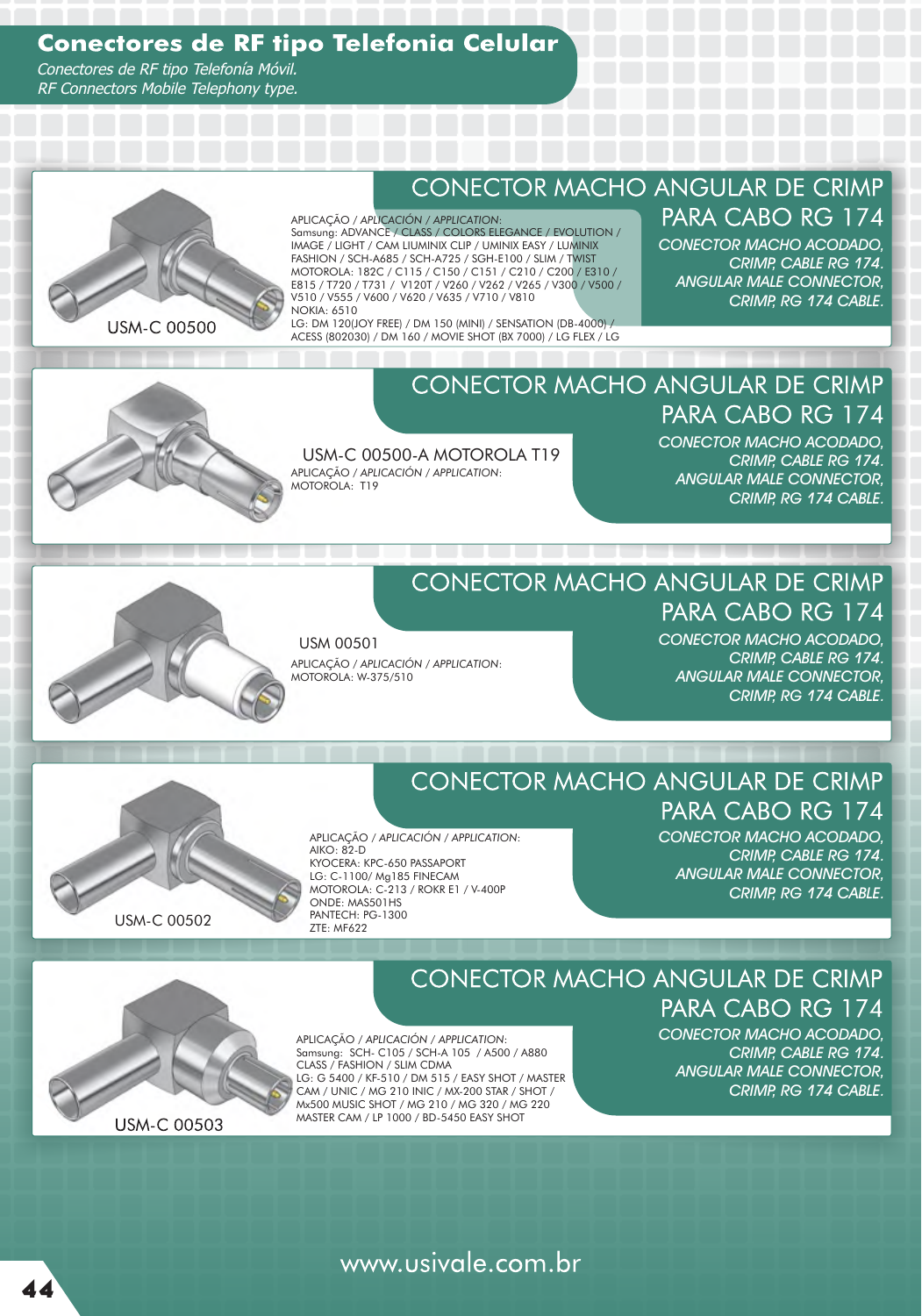

## CONECTOR MACHO ANGULAR DE CRIMP PARA CABO RG 174

**USM-C 00504** APLICAÇÃO / *APLICACIÓN / APPLICATION*: MOTOROLA: V-3 / V-3 BLACK / V-3 FULL / V3C / V8 CONECTOR MACHO ACODADO, CRIMP, CABLE RG 174. ANGULAR MALE CONNECTOR, CRIMP, RG 174 CABLE

## **CONECTOR MACHO ANGULAR DE CRIMP** PARA CABO RG 174

**USM-C 00505** 

CONECTOR MACHO ACODADO, CRIMP, CABLE RG 174. ANGULAR MALE CONNECTOR, CRIMP, RG 174 CABLE



## CONECTOR MACHO ANGULAR DE CRIMP

**USM-C 00506** APLICAÇÃO / *APLICACIÓN / APPLICATION*: GRADIENTE: CONCEPT / G-WARP / STRIKE / TD-550 LG: DM-115 / DM-510 NOKIA: 5120 / 5125 / 5180 / 6120 / 6180 / 7160

PARA CABO RG 174 CONECTOR MACHO ACODADO, CRIMP, CABLE RG 174. ANGULAR MALE CONNECTOR, CRIMP, RG 174 CABLE.



## **CONECTOR MACHO ANGULAR DE CRIMP** PARA CABO RG 174

**USM-C 00507** APLICAÇÃO / *APLICACIÓN / APPLICATION*: SIEMENS: A-50 / C-45 / M-50 / S-55

CONECTOR MACHO ACODADO, CRIMP, CABLE RG 174. ANGULAR MALE CONNECTOR, CRIMP, RG 174 CABLE



# CONECTOR MACHO ANGULAR DE CRIMP

**USM-C 00508** APLICAÇÃO / *APLICACIÓN / APPLICATION*: NOKIA: 8265 / 8280 / 8265-I / 8280-I

PARA CABO RG 174 CONECTOR MACHO ACODADO, CRIMP, CABLE RG 174. ANGULAR MALE CONNECTOR, CRIMP, RG 174 CABLE



## **CONECTOR MACHO ANGULAR DE CRIMP**

**USM-C 00509** 

APLICAÇÃO / *APLICACIÓN / APPLICATION*: MOTOROLA: W-175 / W-180 / W-270

CONECTOR MACHO ACODADO, CRIMP, CABLE RG 174. ANGULAR MALE CONNECTOR, CRIMP, RG 174 CABLE

PARA CABO RG 174

## www.usivale.com.br